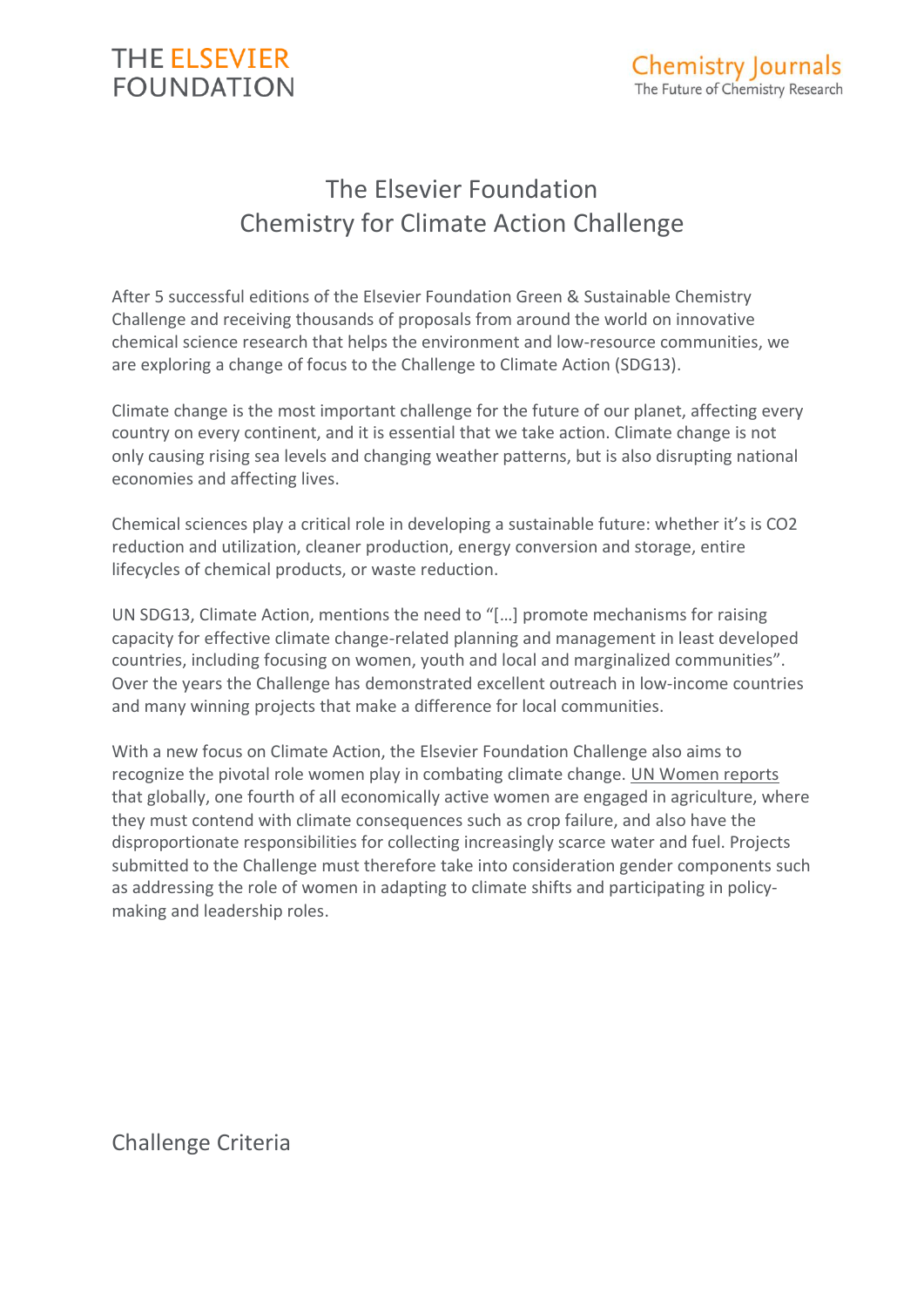## **THE ELSEVIER FOUNDATION**

Projects will be reviewed according to the following criteria:

- The proposal clearly describes the **urgency** of the problem. Provide a description of the project background and include a description of the broader context and highlight how the project links to the United Nation Sustainable Development Goals (SDGs), and more particularly how the project links to [SDG13 Climate Action](https://www.un.org/sustainabledevelopment/climate-change/) and the sub-targets of this SDG such as: strengthening resilience to climate-related hazards, improve education and awareness, address the needs of developing countries. Additionally, describe if and how the project interlinks with other SDGs (e.g. SDG3 Good Health and Well-being, SDG5 Gender Equality, SDG15 Life on Land, etc.), resulting in co-benefits.
- The project utilizes **innovative** green and sustainable chemistry and chemical sciences approach, for example:
	- o CO2 reduction and utilization, cleaner production, energy conversion and storage Reduces or eliminates the use or generation of one or more hazardous substances or materials
	- o More sustainable use of resources and cleaner low-energy production
	- o Increase reuse or recyclability of chemicals/product
	- o Designs a new business model related to circular economy.
- The project is **replicable, scalable, sustainable** (make sure to specify why), and sets a benchmark for innovation – new ideas or concepts in development will be given preference over more advanced projects.
- The proposal **highlights the novelty of your approach** and gives **a short literature overview** of what has been done before, both by you and others ("background").
- The project is **applicable in and suitable for developing countries**. Describe the project's social impact on local communities, including gender equality either in design or implementation.
- The project **must have an impactful gender component, clearly describing the sex/gender dimensions of the research**. To know more about best practices in designing and implementing sex/gender components into chemical sciences-related projects, please refer to the '*[Gender Road Map: Short guidance for a gender](http://gender-chemicals.org/issues)[responsive national chemicals policy'](http://gender-chemicals.org/issues)*, developed by the [MSP Institute.](http://msp-institute.org/) Another helpful reference is '*[Toolkit for Integrating Gender-Sensitive Approach into](https://eige.europa.eu/sites/default/files/garcia_toolkit_gender_research_teaching.pdf)  [Research and Teaching'](https://eige.europa.eu/sites/default/files/garcia_toolkit_gender_research_teaching.pdf)*, developed by [GARCIA](http://garciaproject.eu/) in collaboration with a number of universities (i.e., Radbound University, University of Trento, Université Catholique de Louvain etc.). Additionally, [Gendered Innovations](https://genderedinnovations.stanford.edu/) (Stanford University) provides practical methods of sex, gender and intersectional analysis for scientists – and offers case studies as concrete illustrations of how this analysis leads to innovation.
- Include an **implementation plan of the project**. Please note that if the project has been developed in a high-income country, contextually appropriate knowledge transfer to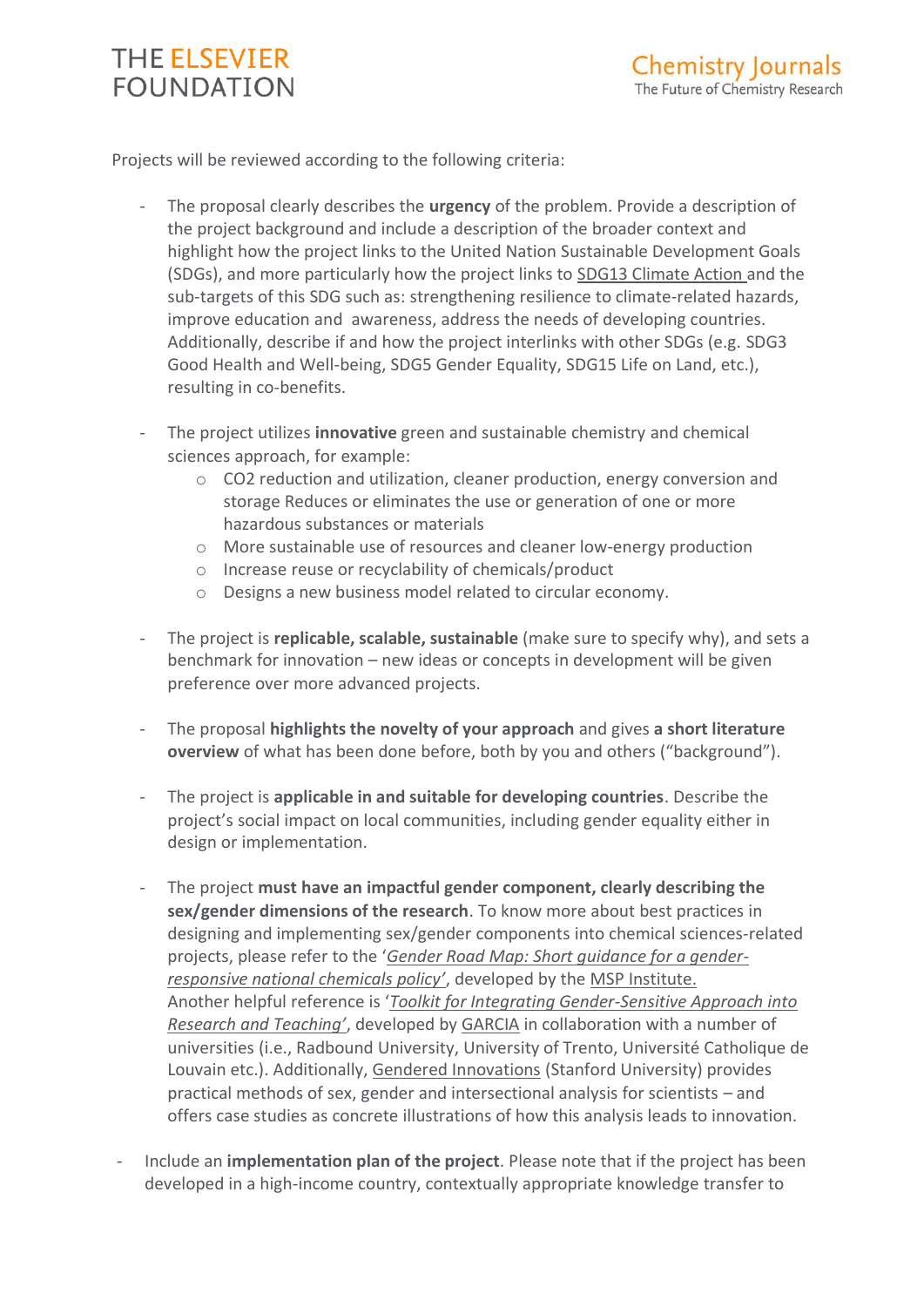

the lower income country is needed to be demonstrated, for instance through a developing country implementation or research partner(s). If the idea presented is already patented, it will not be eligible.

## Frequently Asked Questions

## **1. How do I submit my proposal?**

You can submit your proposal on the Elsevier Foundation Chemistry for Climate Action Challenge platform at this link: [https://app.oxfordabstracts.com/stages/3914/submitter.](https://app.oxfordabstracts.com/stages/3914/submitter)

## **2. What are the Challenge's process and deadlines?**

The Elsevier Foundation Chemistry for Climate Action Challenge is articulated in the following phases.

- Submission phase: this is the general submission period. Proposals can be submitted from March 14th to July 14.
- Reviewing phase: out of all submitted proposals, the Top tier eligible proposals will be selected by a panel of reviewers and will be advanced to the judging phase.
- Judging phase: the [scientific jury](https://www.elsevierfoundation.org/programs/research-in-developing-countries/greenchem/judging-panel/) will evaluate the proposals and identify the finalists. The Top 5 finalists will be selected to compete for the two prizes and will be invited to present their proposal at a special event in October 2022.

## **3. What are the prizes of the Elsevier Foundation Chemistry for Climate Action Challenge?**

The Elsevier Foundation Chemistry for Climate Action Challenge awards 2 prizes of €25,000 each.

The Challenge award projects that use green and sustainable chemistry solutions to tackle some of the developing world's greatest sustainability challenges – encouraging researchers to come up with new solutions.

### **4. When will I know the results of my application?**

The list of the Top 50 proposals that will be advanced to the judging phase of the Challenge will be published in August 2022 on the [Elsevier Foundation website.](https://www.elsevierfoundation.org/programs/research-in-developing-countries/greenchem/) The list of the Top 5 proposals will be published on in September. The finalists will be invited to present their project at a special event in October 2022, where the winners of the two prizes will be announced.

### **5. Can I get feedback on my proposal?**